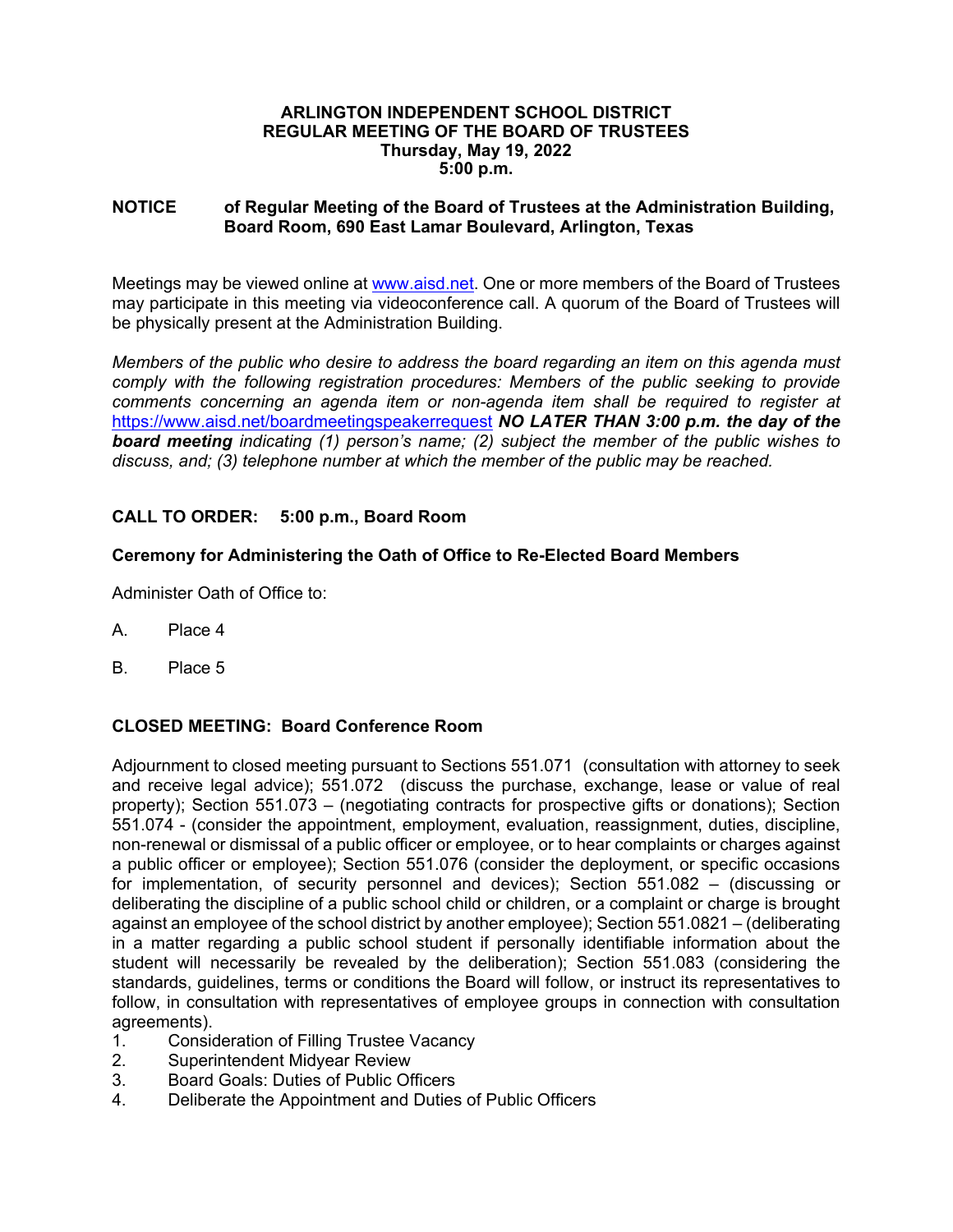- 5. Administrative Appointments/Personnel Ratification
- 6. Delinquent Property Described as 0.337 Acres, More or Less, Lot A, Block 18, Arlington Terrace Addition, Located in the City of Arlington, Tarrant County, Texas, Also Known As, 1713 Daniel Drive, Arlington, Texas

## **RECONVENE INTO OPEN SESSION: 6:30 p.m., Board Room**

### **OPENING CEREMONY:**

## **ORGANIZATION – BOARD OF TRUSTEES:**

A. Election of Board Officers

President Vice President **Secretary** 

### **APPOINTMENTS:**

A. Consider Ratification of Administrative Appointments: Principal for Workman Junior High, Principal for Larson Elementary, Principal for Patrick Elementary, and Assistant Principal for Miller Elementary

## **OPEN FORUM FOR AGENDA ITEMS:**

Must Pre-Register. Registration as stated above must be completed in its entirety and submitted no later than **3:00 p.m.** This first Open Forum is limited to agenda items other than personnel. Any personnel concern should be brought directly to the Superintendent or Board President prior to the meeting, who will guide you to the proper procedure pursuant to Board Policy. Speakers will be limited to two (2) minutes. When more than one individual wishes to address the same agenda item, the President may ask the group to appoint one spokesperson.

### **ACTION:**

- A. Consider Acceptance of Trustee Resignation
- B. Consider 2022-2023 Student Code of Conduct
- C. Consider Sale and a Resolution to Approve the Sale of Delinquent Tax Property Described as 0.337 Acres, More or Less, Lot A, Block 18, Arlington Terrace Addition, Located in the City of Arlington, Tarrant County, Texas, Also Known As 1713 Daniel Drive, Arlington, Texas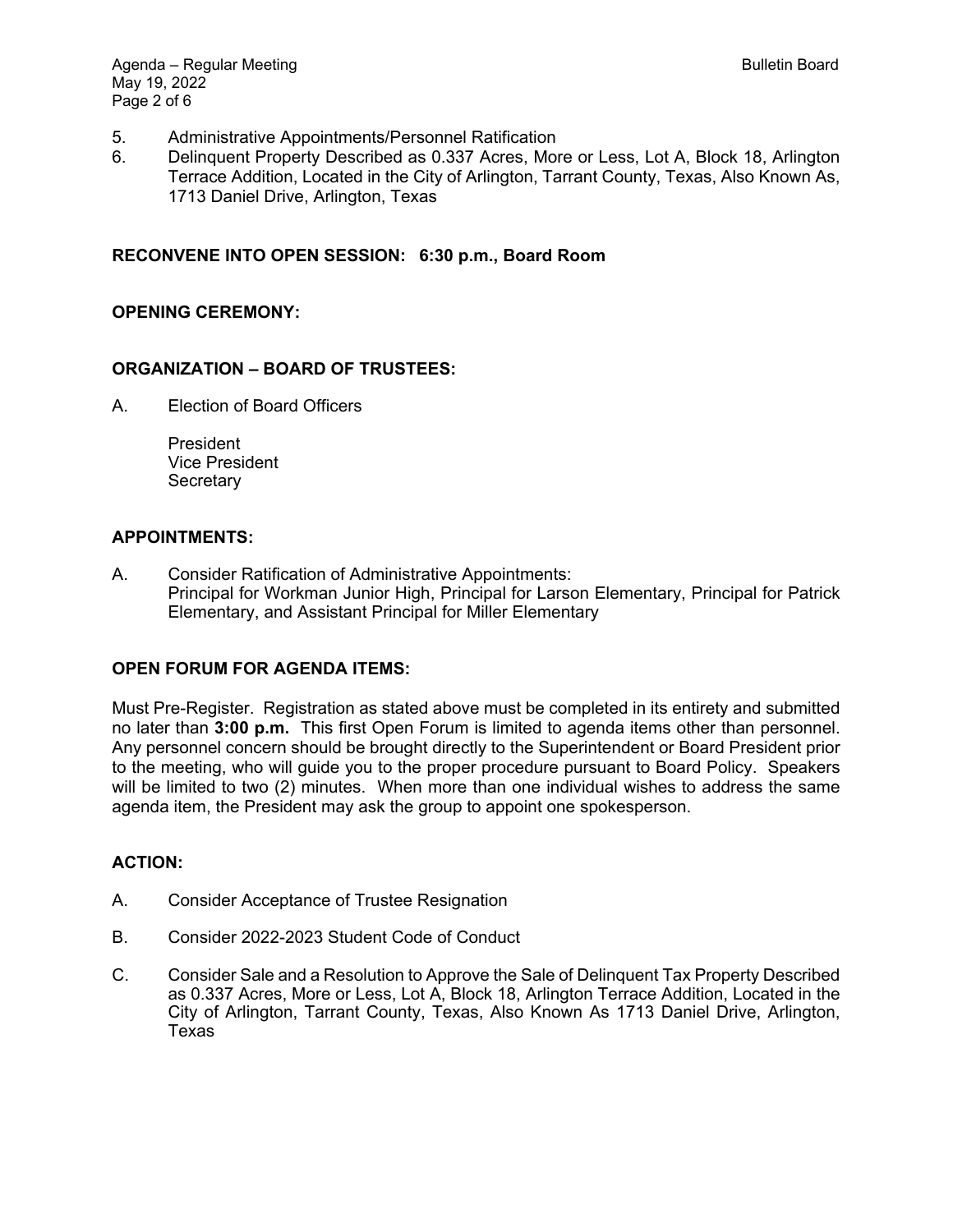## **DISCUSSION / ACTION:**

- A. Consider 2022-2023 Board of Trustees Meeting Calendar
- B. 2022-2023 Preliminary Budget Planning

#### **DISCUSSION:**

A. 2021-2022 Financial Update

#### **CONSENT AGENDA:**

- A. Approval of Donations to the Arlington Independent School District
- B. Approval of Bids, Purchases, Construction Items 22-06i Academic Educational Consultants and Professional Development Services 22-10h Outside Contracted Services 22-55 Basic Reading Intervention
- C. Approval of Purchases Greater Than \$50,000 Exempt from Bid 22-05-19-001 Summer Museum Art Camp 22-05-19-002 Vehicles for District Use 22-05-19-003 Childcare Assistance for Students Not Eligible for State Assistance 22-05-19-004 Custodial Equipment for Gunn JH 22-05-19-005 Environmental Consulting Services for Asbestos Abatement & Mold Remediation 22-05-19-006 Learning Framework & Instructional Support System 22-05-19-007 Armored Car Services 22-05-19-008 Medical Supplies, Equipment and Related Products 22-05-19-009 Assessment Module Maintenance, License and Support 22-05-19-010 Civil Engineering Services – Phase II 2019 Bond 22-05-19-011 Geotechnical & Materials Testing Services – Phase II 2019 Bond 22-05-19-012 HVAC Test & Balance Services – Phase II 2019 Bond 22-05-19-013 Commissioning Services – Phase II 2019 Bond 22-05-19-014 Asbestos Abatement & Mold Remediation Services 22-05-19-015 Music Supplies and Sheet Music 22-05-19-016 Threat Assessment Software 22-05-19-017 Facility Use of Globe Life Park 22-05-19-018 Tarrant County College Dual-Credit Program 22-05-19-019 UTA Stem Academy 2022-2023 22-05-19-020 UTA Teacher Academy 2022-2023
- D. Approval of Budget Amendment
- E. Approval of Monthly Financial Report for Period Ending March 31, 2022
- F. Approval of Monthly Investment Report for Period Ending March 31, 2022
- G. Approval of Request for Martin High School Orchestra and Choir to Travel Out-of-Country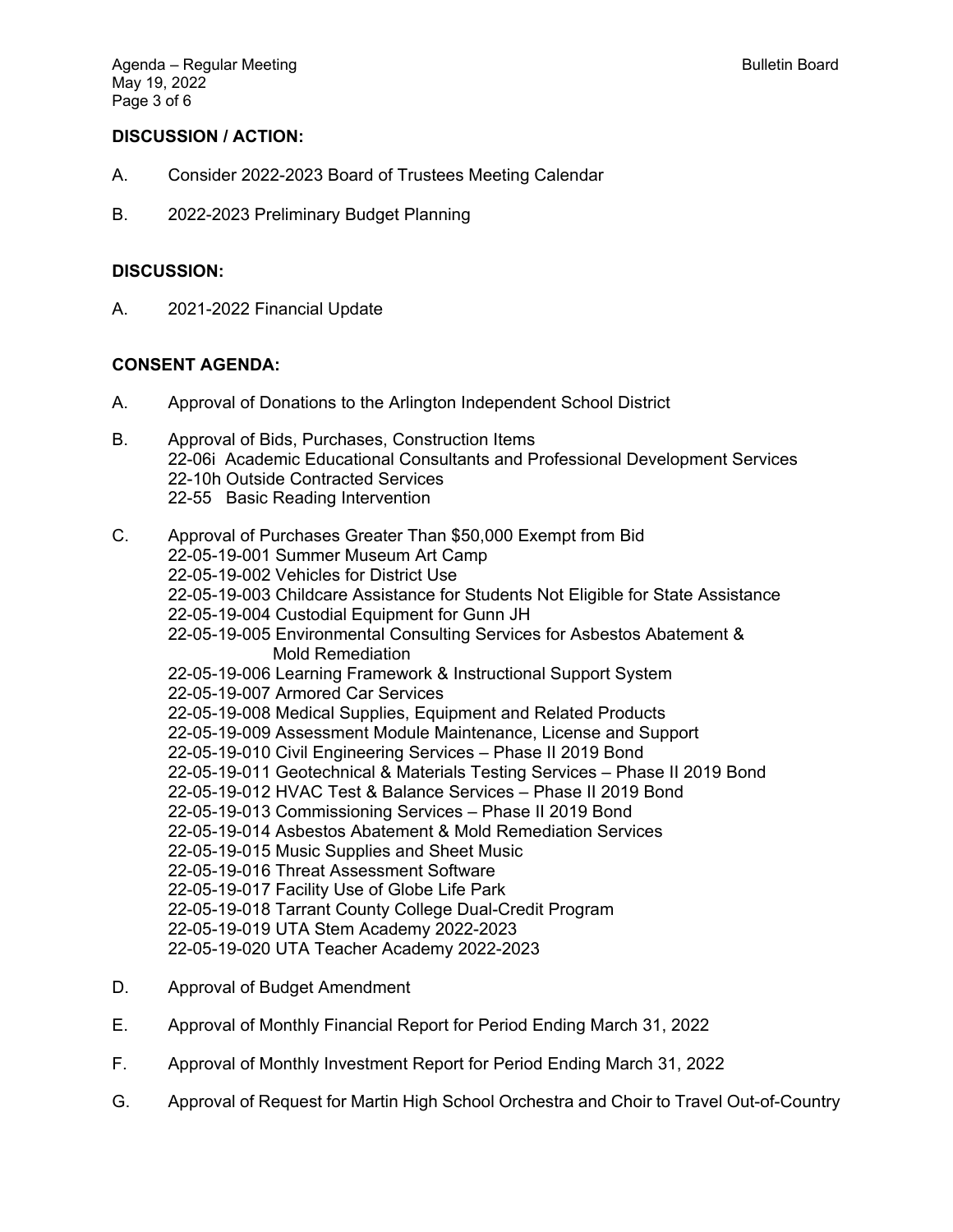- H. Approval of ECHS Memorandum of Understanding with Tarrant County College District and Texas Wesleyan University
- I. Approval of Interlocal Agreement with the City of Euless

## **OPEN FORUM FOR NON-AGENDA ITEMS:**

Must Pre-Register. Registration as stated above must be completed in its entirety and submitted no later than **3:00 p.m.** Any personnel concern should be brought directly to the Superintendent or Board President prior to the meeting, who will guide you to the proper procedure pursuant to Board Policy. Speakers will be limited to two (2) minutes. When more than one individual wishes to address the same agenda item, the President may ask the group to appoint one spokesperson.

## **SUPERINTENDENT'S REPORT:**

This time is for the Superintendent to acknowledge varying kinds of activities occurring within the district. This includes such items as recognition of outstanding performance by district staff and/or students, the initiating of new programs and special activities.

The Superintendent will report on the following subjects:

- A. Recognition of outstanding performance by district staff and students
- B. Initiation of new programs and special activities

# **SCHOOL BOARD'S REPORTS:**

This time on the Agenda allows each member to inform other Board Members, the administrative staff and the public of activities which are of interest.

The Board Members will report on the following subjects:

- A. Board member attendance at various school and community events.
- B. Board member announcement of various upcoming school and community events.
- C. Board member visits to various campuses
- D. Board member recognition of outstanding performance by district staff and students
- E. Board member recognition of new programs and special activities

### **CLOSED MEETING:**

At any time during the meeting the Board may adjourn into closed meeting for consultation with its attorney (Tex. Gov't Code § 551.071) or for a posted agenda item pursuant to Texas Government Code sections 551.072 – 551.084 (see below).

### **ADJOURNMENT**

*The agenda order may be adjusted by the Presiding Officer at any time during the meeting.* 

If, during the course of the meeting, discussion of any item on the agenda should be held in a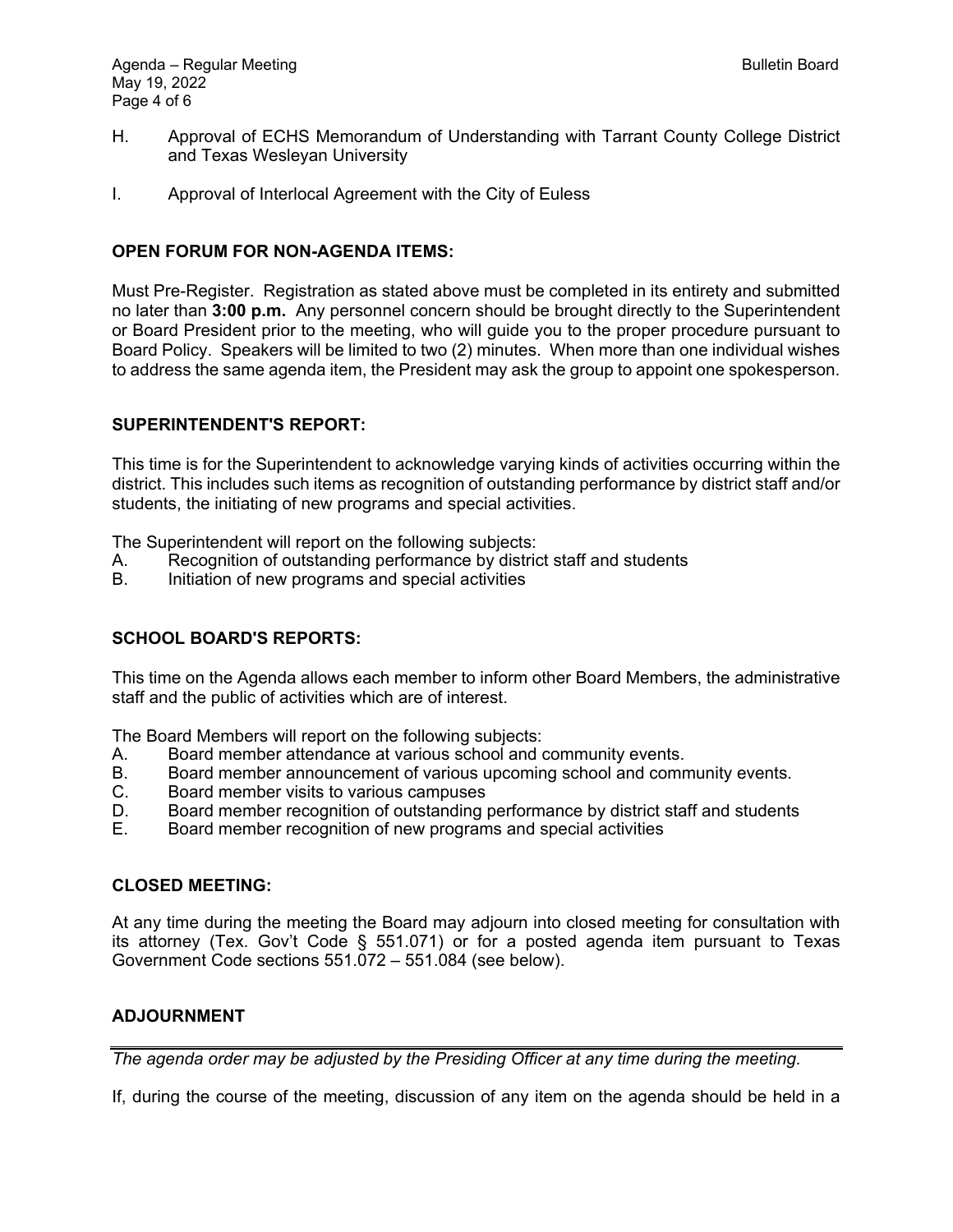closed meeting, the board will conduct a closed meeting in accordance with the Texas Open Meetings Act, Texas Government Code, chapter 551, subchapters D and E or Texas Government Code section 418.183(f).

If, during the course of the meeting covered by this Notice, the Board should determine that a closed meeting of the Board should be held or is required in relation to any item included in this notice, then such closed meeting is authorized by Texas Government Code Section 551.001, et. seq., for any of the following reasons:

Section 551.071 - For the purpose of a private consultation with the Board's attorney on any or all subjects or matters authorized by law.

Section 551.072 - For the purpose of discussing the purchase, exchange, lease or value of real property.

Section 551.073 - For the purpose of negotiating contracts for prospective gifts or donations.

Section 551.074 - For the purpose of considering the appointment, employment, evaluation, reassignment, duties, discipline or dismissal of a public officer or employee or to hear complaints or charges against a public officer or employee.

Section 551.076 - To consider the deployment, or specific occasions for implementation, of security personnel and devices.

Section 551.082 - For the purpose of deliberating in a case involving discipline of a public school child or children, or in a case in which a complaint or charge is brought against an employee of the school district by another employee and the complaint or charge directly results in a need for a hearing.

Section 551.0821 - For the purpose of deliberating in a matter regarding a public school student if personally identifiable information about the student will necessarily be revealed by the deliberation.

Section 551.083 - For the purpose of considering the standards, guidelines, terms or conditions the Board will follow, or instruct its representatives to follow, in consultation with representatives of employee groups in connection with consultation agreements provided for by Section 13.901 of the Texas Education Code.

Section 551.084 - For the purpose of excluding a witness or witnesses from a hearing during examination of another witness.

Should any final action, final decision or final vote be required in the opinion of the Board with regard to any matter considered in such closed meeting, then such final action, final decision or final vote shall be at either:

- A. the open meeting covered by this notice upon the reconvening of this public meeting, or
- B. at a subsequent public meeting of the Board upon notice thereof, as the Board shall determine.

Before any closed meeting is convened, the presiding officer will publicly identify the section or sections of the Act authorizing the closed meeting. All final votes, actions, or decisions will be taken in open meeting.